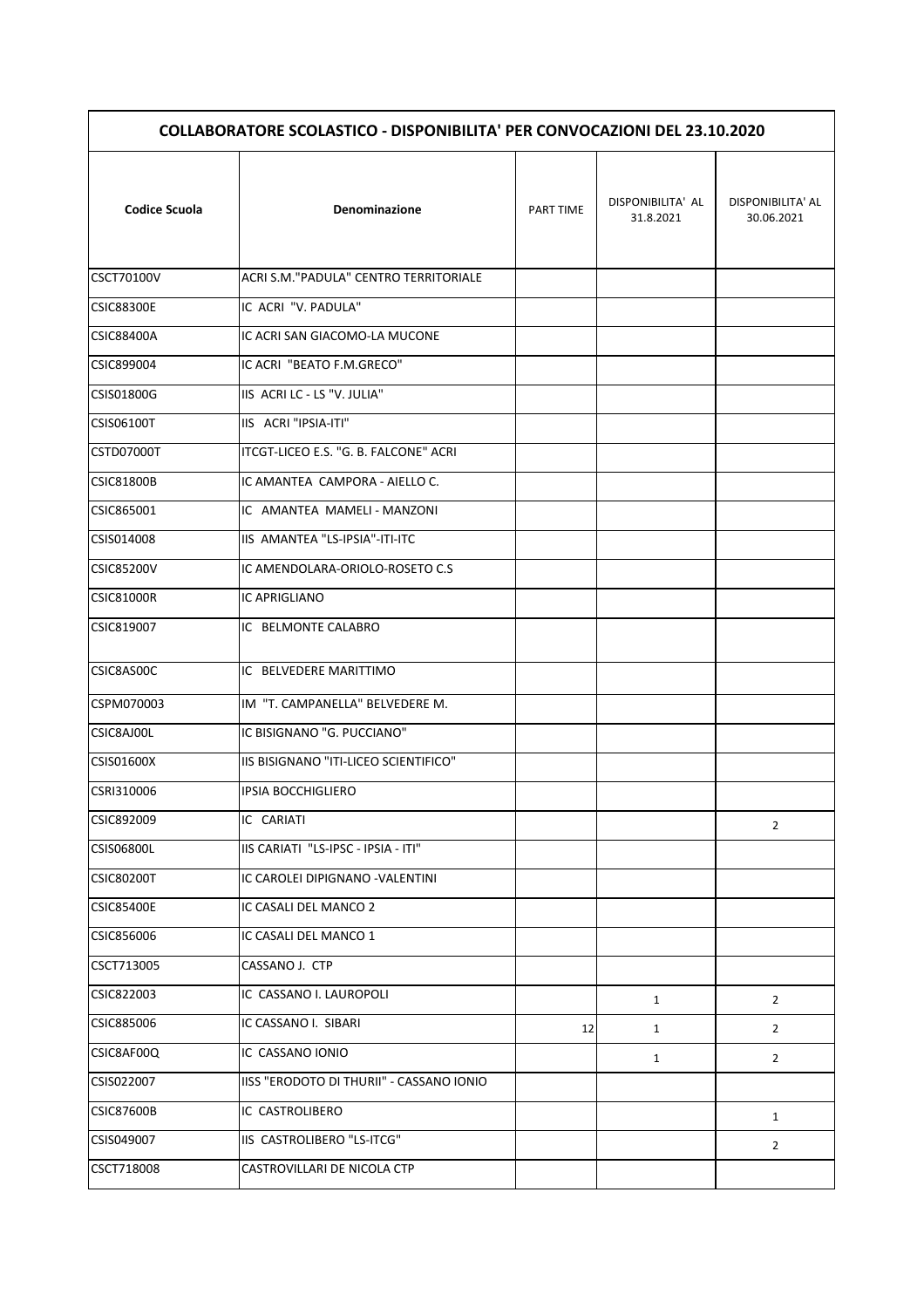| CSEE590004        | <b>DD CASTROVILLARI 1</b>                |    | $\overline{2}$ | 4              |
|-------------------|------------------------------------------|----|----------------|----------------|
| <b>CSEE59100X</b> | DD CASTROVILLARI 2                       |    | 3              | $\overline{2}$ |
| CSIS029002        | IIS CASTROVILLARI "LC-ISA"               |    | 4              | $\mathbf{1}$   |
| CSIS079003        | IIS CASTROV. LS "E.MATTEI" CASTROVILLARI |    |                | $\mathbf{1}$   |
| CSMM303009        | <b>SM CASTROVILLARI</b>                  |    |                | $\overline{2}$ |
| CSRH010004        | IPSEOA CASTROVILLARI                     |    | 5              |                |
| CSTF020003        | ITI "FERMI" CASTROVILLARI                |    |                |                |
| <b>CSIC877007</b> | IC CERISANO                              |    | $\mathbf{1}$   | 3              |
| CSIC872004        | IC CETRARO                               |    |                |                |
| CSIS028006        | IIS CETRARO LC-ISA-ITA-ITT-LS-IPSIA-     |    |                |                |
| CSCT714001        | IC ROSSANO I CTP                         |    |                |                |
| <b>CSIC81100L</b> | IC CORIGLIANO C. "LEONETTI"              |    |                |                |
| <b>CSIC83100T</b> | IC CORIGLIANO "DON G. BOSCO"             |    | 5              | $\overline{2}$ |
| CSIC886002        | IC CORIGLIANO C. "TIERI"                 |    |                | $\mathbf{1}$   |
| CSIC8AG00G        | IC CORIGLIANO C. "C. GUIDI"              |    | 8              | $\overline{2}$ |
| CSIC8AH00B        | I.C. CORIGLIANO "ERODOTO"                |    | 8              | 3              |
| CSIC8AM004        | IC ROSSANO I                             |    |                | $\mathbf{1}$   |
| CSIC8AN00X        | IC ROSSANO II                            |    |                |                |
| CSIC8AP00G        | IC ROSSANO III                           |    |                | $\mathbf{1}$   |
| CSIC8AQ00B        | IC ROSSANO IV "A. AMARELLI"              |    |                |                |
| CSIS001006        | IIS CORIGLIANO C. "LC-LS"                |    |                |                |
| CSIS04600Q        | IIS ROSSANO "ITAS-ITC"                   |    |                |                |
| CSIS064009        | IIS ROSSANO"ITI-IPA-ITA"                 |    |                |                |
| CSIS066001        | IIS-ITI-ITG GREEN - FALCONE BORSELLINO   |    |                |                |
| CSIS07100C        | IIS ROSSANO "LS-LC-LA"                   |    |                |                |
| <b>CSTD08000C</b> | ITC "L.PALMA" CORIGLIANO                 |    | $\mathbf{1}$   | $\mathbf{1}$   |
| CSCT700003        | COSENZA CENTRO TERRIT. SPIRITO SANTO     |    |                |                |
| CSCT71100D        | COSENZA "ZUMBINI" CENTRO TERRITORIALE    |    |                |                |
| <b>CSIC81200C</b> | IC COSENZA "V.ROMA-SPIRITO S."           |    |                | $\mathbf{1}$   |
| <b>CSIC89600L</b> | IC COSENZA "GULLO"                       |    |                | $\mathbf{1}$   |
| <b>CSIC89700C</b> | IC COSENZA "ZUMBINI"                     |    |                | 3              |
| CSIC898008        | IC COSENZA "V. NEGRONI"                  |    |                |                |
| CSIC8AL008        | IC CS "D. MILANI-DE MATERA"              | 9  |                | $\mathbf{1}$   |
| CSIS01700Q        | IIS COSENZA "MANCINI-TOMMASI" IPSEOA+ITA | 12 |                |                |
| CSIS051007        | IIS COSENZA "IPSS-ITAS"                  |    |                | $\mathbf{1}$   |
| CSIS06900C        | IIS POLO TECNICO SCIENT."BRUTIUM"COSENZA |    |                |                |
| CSIS073004        | IIS IPSIA COSENZA - LS-ITE ROGLIANO      |    |                | $\overline{2}$ |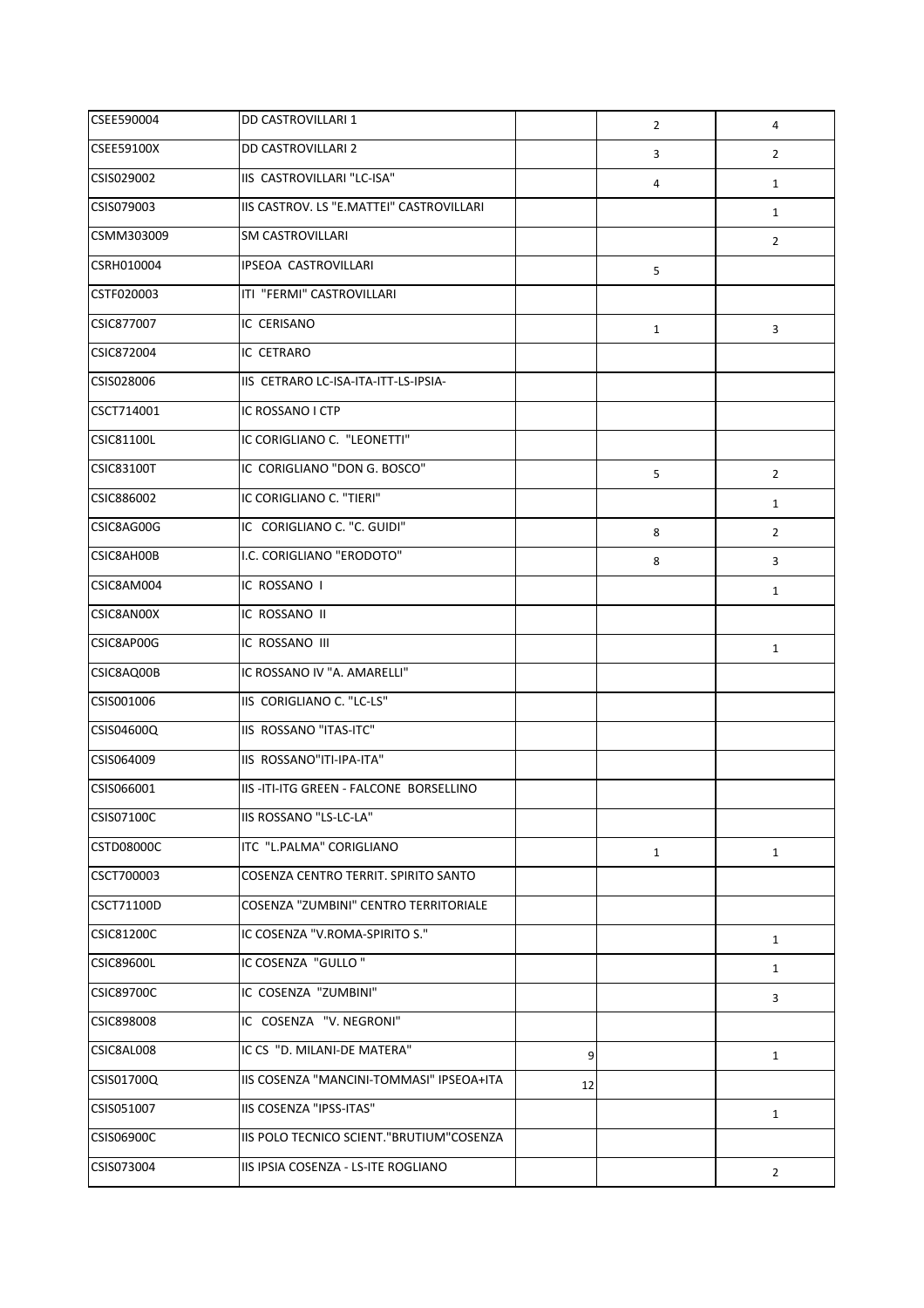| CSIS081003        | IIS "L. DELLA VALLE" COSENZA     |    |   |                |
|-------------------|----------------------------------|----|---|----------------|
| CSMM304005        | CPIA COSENZA "VALERIA SOLESIN"   |    |   |                |
| CSPC010007        | LC COSENZA "TELESIO"             |    |   | 4              |
| CSPS020001        | LS "FERMI" COSENZA               |    |   |                |
| CSPS03000G        | LS "SCORZA" COSENZA              |    |   |                |
| <b>CSTF01000C</b> | ITI "MONACO" COSENZA             |    |   | $\mathbf{1}$   |
| <b>CSVC01000E</b> | CONV. NAZ."TELESIO"COSENZA       |    |   | 4              |
| <b>CSIC84600G</b> | IC CROPALATI                     |    |   | $\mathbf{1}$   |
| CSIC8AR007        | IC CROSIA-MIRTO                  |    |   | $\mathbf{1}$   |
| CSIC836001        | IC DIAMANTE                      |    |   | 0              |
| CSIS023003        | IIS DIAMANTE "ITCG-IPA ITI       |    |   |                |
| <b>CSIC81500X</b> | IC FAGNANO CASTELLO-MONGRASSANO  |    |   |                |
| <b>CSIC82400P</b> | IC FRANCAVILLA/CERCHIARA         |    |   |                |
| <b>CSIC87300X</b> | IC FUSCALDO                      |    |   |                |
| <b>CSIC86100N</b> | IC GUARDIA P. - BONIFATI         |    |   |                |
| <b>CSIC848007</b> | IC LONGOBUCCO                    |    |   | $\overline{2}$ |
| CSPS330006        | LICEO SCIENTIFICO LONGOBUCCO     |    |   |                |
| <b>CSRI26000A</b> | IPSIA LONGOBUCCO                 |    |   |                |
| <b>CSIC85800T</b> | I.C. POLO ARBERESHE              |    |   | $\overline{2}$ |
| <b>CSIS05900T</b> | I.I.S. LUNGRO "LS - IPSIA"       |    |   |                |
| <b>CSEE19000L</b> | <b>CD LUZZI</b>                  |    |   |                |
| CSIS07600G        | ISA LUZZI + L.CLASSICO LUZZI     |    |   |                |
| CSMM305001        | IO LUZZI G. COPPA+LC-ISA LUZZI   |    |   |                |
| <b>CSCT70400A</b> | MALVITO S.M. CENTRO TERRITORIALE |    |   |                |
| CSIC863009        | IC MALVITO                       |    |   | $\mathbf{1}$   |
| CSIC849003        | IC MANDATORICCIO                 | 18 |   |                |
| CSIC851003        | IC MANGONE - GRIMALDI            |    |   |                |
| <b>CSIC87000C</b> | IC MENDICINO                     | 18 |   |                |
| <b>CSIC88700T</b> | IC MONTALTO U.-LATT.ROTA G-S.B.  |    |   |                |
| <b>CSIC88800N</b> | IC MONTALTO U. TAVERNA           |    |   |                |
| <b>CSIC88900D</b> | IC MONTALTO UFFUGO SCALO         |    |   |                |
| CSIC827006        | IC MORANO CAL.- SARACENA         |    | 3 |                |
| <b>CSIC82900T</b> | IC MORMANNO-LAINO BORGO          |    |   | $\mathbf{1}$   |
| <b>CSPS25000E</b> | LS MORMANNO                      |    |   |                |
| CSCT71700C        | PAOLA IC "GENTILI" CTP           |    |   |                |
| <b>CSIC86800C</b> | IC PAOLA "BRUNO"                 |    |   |                |
| CSIC871008        | IC PAOLA "I. GENTILI"            |    |   |                |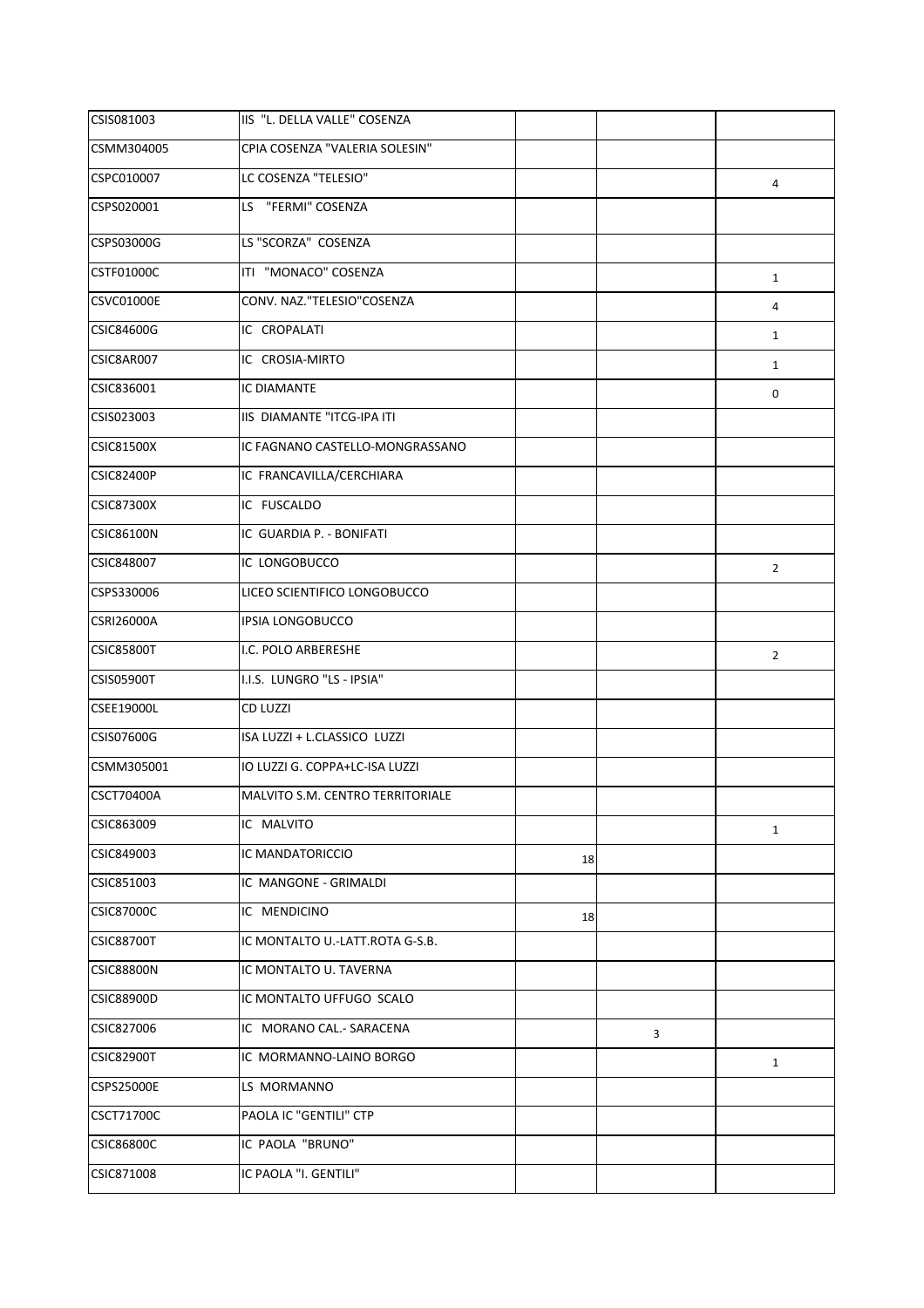| <b>CSIS072008</b> | IIS PAOLA ITCG-IPSIA-IPSC PIZZINI PISANI |    |                |
|-------------------|------------------------------------------|----|----------------|
| CSPS210004        | LS PAOLA                                 |    |                |
| <b>CSRH07000Q</b> | IPSEOA PAOLA                             |    |                |
| CSIC8AU004        | IC PRAIA A MARE                          |    |                |
| CSIS03400D        | IIS PRAIA A MARE "IPSAR-LC"              |    |                |
| <b>CSIC87900V</b> | IC RENDE QUATTROMIGLIA                   |    |                |
| <b>CSIC89000N</b> | IC RENDE CENTRO                          |    |                |
| CSIC8AK00C        | IC RENDE COMMENDA                        | 6  | $\mathbf{1}$   |
| <b>CSIS07400X</b> | IIS ITE"V. COSENTINO-IPAA"F.TODARO"RENDE |    |                |
| CSPC190001        | LC RENDE "DA FIORE"                      |    |                |
| CSPS18000D        | LS "PITAGORA" RENDE                      |    |                |
| CSIC850007        | IC ROCCA IMP - MONTEGIORDANO             |    |                |
| <b>CSIC87500G</b> | IC ROGGIANO GR.- ALTOMONTE               |    |                |
| <b>CSIS02700A</b> | IIS ROGGIANO G. "LS-ITI- ITC ALTOMONTE"  |    |                |
| CSIC87400Q        | IC ROGLIANO                              |    |                |
| <b>CSIC80900L</b> | IC ROSE "DOCIMO"                         |    |                |
| <b>CSIC85300P</b> | I.C. ROVITO "T. CORNELIO"                |    |                |
| <b>CSIC83200N</b> | IC SAN DEMETRIO C.                       |    |                |
| CSPC060008        | LC SAN DEMETRIO C.                       |    | $\overline{2}$ |
| <b>CSIC84000L</b> | IC SAN FILI                              |    |                |
| <b>CSCT71500R</b> | SAN GIOVANNI N F. "F.LLI BANDIERA" CTP   |    |                |
| CSIC8AV00X        | IC S. GIOVANNI IN F. " G. DA FI          |    |                |
| CSIC8AW00Q        | IC S. GIOVANNI IN F. "BANDIERA"          |    |                |
| CSIC8AX00G        | IC S. GIOVANNI F. "ALIGHIERI"            | 18 |                |
| <b>CSIS07700B</b> | IIS S.G. IN FIORE (IPA-IPSSAR-ITI-ITCG)  |    | $\mathbf{1}$   |
| CSIS078007        | IIS S.G. FIORE -(L.S. - ISA - IPSIA)     |    |                |
| <b>CSIC84100C</b> | IC SAN LUCIDO                            |    |                |
| CSIC8AE00X        | IC SAN MARCO ARGENTANO                   |    |                |
| <b>CSIS06700R</b> | IIS SAN MARCO ARGENTANO "ITCG-LC "       |    |                |
| CSIC857002        | IC SAN PIETRO IN GUARANO                 |    |                |
| CSIC814004        | IC SAN SOSTI                             |    |                |
| <b>CSTD17000P</b> | <b>ITC SAN SOSTI</b>                     |    |                |
| CSRI190009        | IPSIA SANT'AGATA DI ESARO                |    |                |
| <b>CSIC83700R</b> | IC SANTA MARIA DEL CEDRO                 |    |                |
| CSCT71600L        | SCALEA IC CENTRO TERRITORIALE PERM.      |    |                |